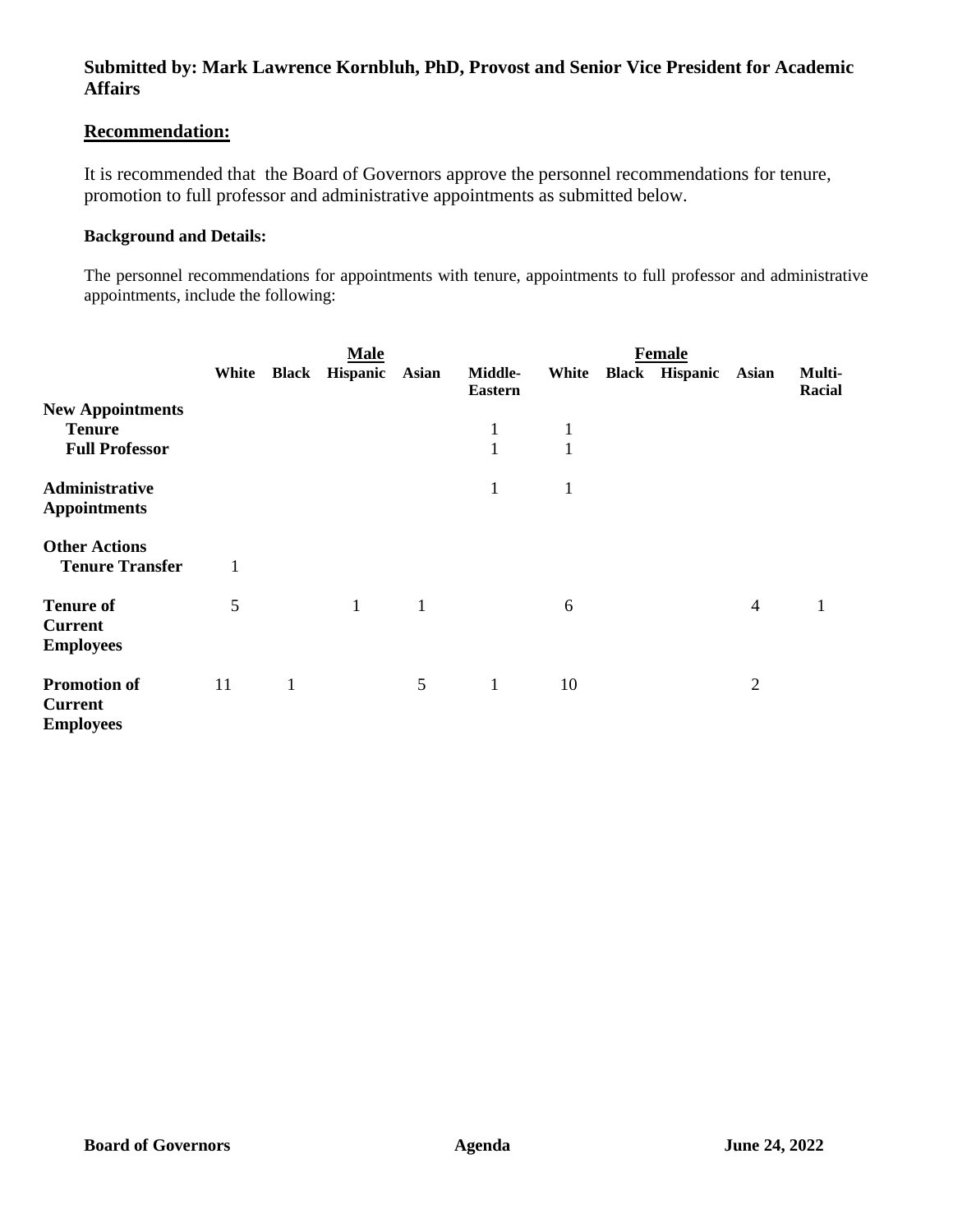## **BOARD OF GOVERNORS WAYNE STATE UNIVERSITY**

## **PERSONNEL RECOMMENDATIONS**

The President presents the following recommendations:

#### **Mike Ilitch School of Business**

Julian Scott, Department of Management & Information Systems, for promotion from associate professor to professor effective August 18, 2022.

Virginia Kleist, for appointment as professor with tenure per University year in the Department of Information Systems Management effective July 11, 2022. Professor Kleist will serve as Dean.

Hakan Yildiz, associate professor, for tenure per University year in the Department of Marketing & Supply Chain Management effective August 18, 2022.

#### **College of Education**

Ben Pogodzinski, for promotion from associate professor to professor effective August 18, 2022.

Kathryn Roberts, for promotion from associate professor to professor effective August 18, 2022.

#### **College of Engineering**

Seyedali Abolmaali, for appointment as professor with tenure per University year in the Department of Civil and Environmental Engineering effective August 15, 2022. Professor Abolmaali will serve as Dean.

Leela Arava, Department of Mechanical Engineering, for promotion from associate professor to professor effective August 18, 2022.

Mohsen Ayoobi, associate professor, for tenure per University year in Engineering Technology effective August 18, 2022.

Christopher Eamon, Department of Civil Engineering, for promotion from associate professor to professor effective August 18, 2022.

Ulrike Klueh, associate professor, for tenure per University year in the Department of Biomedical Engineering effective August 18, 2022.

Mai Lam, associate professor, for tenure per University year in the Department of Biomedical Engineering effective August 18, 2022.

Fatmir Menkulasi, associate professor, for tenure per University year in the Department of Civil Engineering effective August 18, 2022.

#### **College of Fine, Performing and Communication Arts**

Danielle Aubert, Department of Art & Art History, for promotion from associate professor to professor effective August 18, 2022.

Mi Rosie Jahng, associate professor, for tenure per University year in the Department of Communication effective August 18, 2022.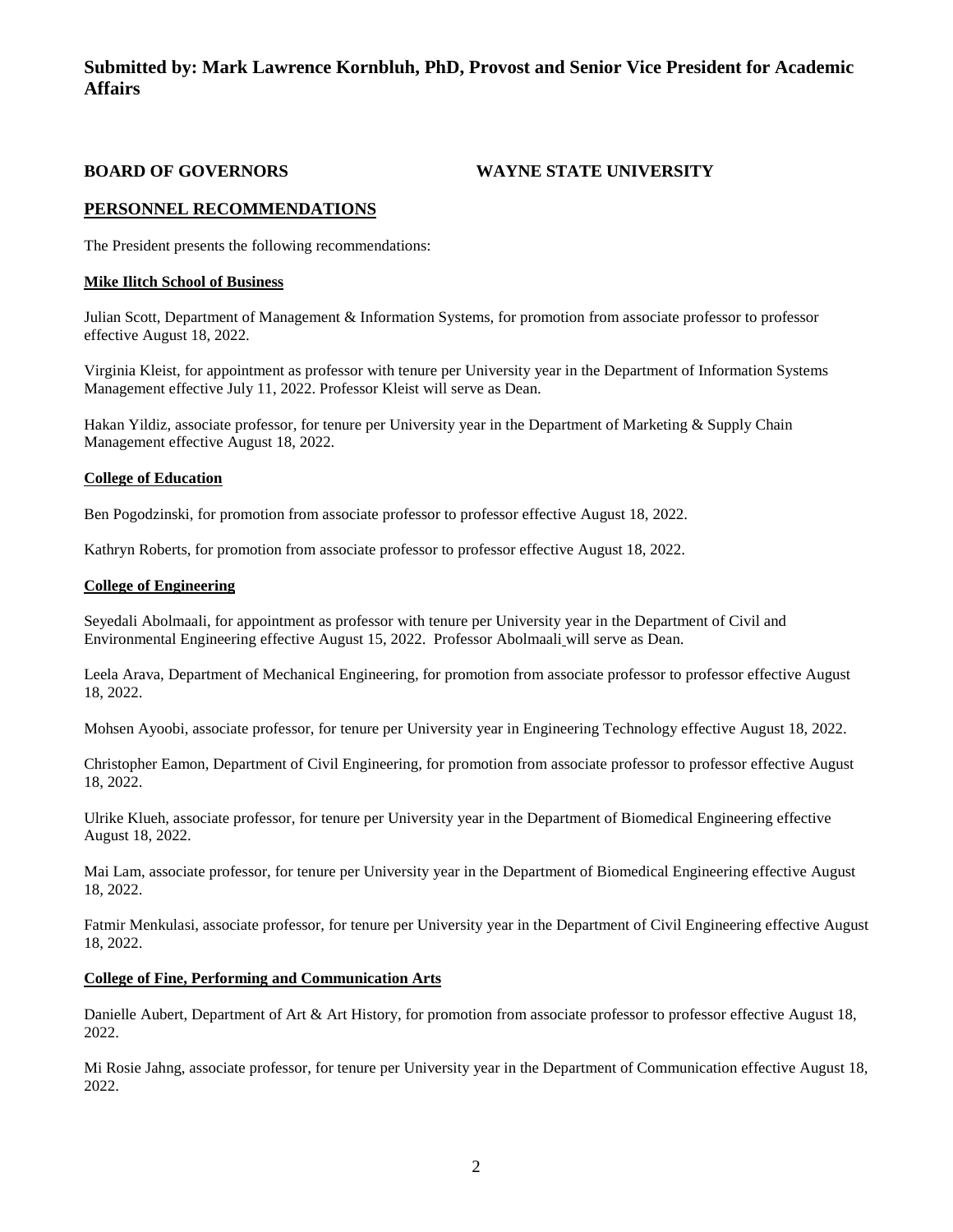Joo Won Park, associate professor, for tenure per University year in the Department of Music effective August 18, 2022.

Pradeep Sopory, Department of Communication, for promotion from associate professor to professor effective August 18, 2022.

#### **Law School**

Nancy Cantalupo, associate professor, for tenure per University year effective August 18, 2022.

Sanjukta Paul, associate professor, for tenure per University year effective August 18, 2022.

#### **College of Liberal Arts and Sciences**

Athar Ansari, Department of Biological Sciences, for promotion from associate professor to professor effective August 18, 2022.

R. Kari Brown, Department of Sociology, for promotion from associate professor to professor effective August 18, 2022.

Edward Cackett, Department of Physics and Astronomy, for promotion from associate professor to professor effective August 18, 2022.

Nicole Coleman, associate professor, for tenure per University year in the Department of Classical Modern Languages, Literatures and Culture effective August 18, 2022.

Hilary Fox, associate professor, for tenure per University year in the Department of English effective August 18, 2022.

Howard Lupovitch, Department of History, for promotion from associate professor to professor effective August 18, 2022.

Ashis Mukhopadhyay, Department of Physics and Astronomy, for promotion from associate professor to professor effective August 18, 2022.

Lori Pile, Department of Biological Sciences, for promotion from associate professor to professor effective August 18, 2022.

Joern Putschke, Department of Physics and Astronomy, for promotion from associate professor to professor effective August 18, 2022.

Aaron Retish, Department of History, for promotion from associate professor to professor effective August 18, 2022.

Marianna Sadagurski, associate professor, for tenure per University year in the Department of Biological Sciences effective August 18, 2022.

Nausheen Shah, associate professor, for tenure per University year in the Department of Physics and Astronomy effective August 18, 2022.

Christopher Trentacosta, Department of Psychology, for promotion from associate professor to professor effective August 18, 2022.

Samuele Zilioli, associate professor, for tenure per University year in the Department of Psychology effective August 18, 2022.

### **School of Medicine**

Wei Chen, Department of Oncology, for promotion from associate professor to professor effective August 18, 2022.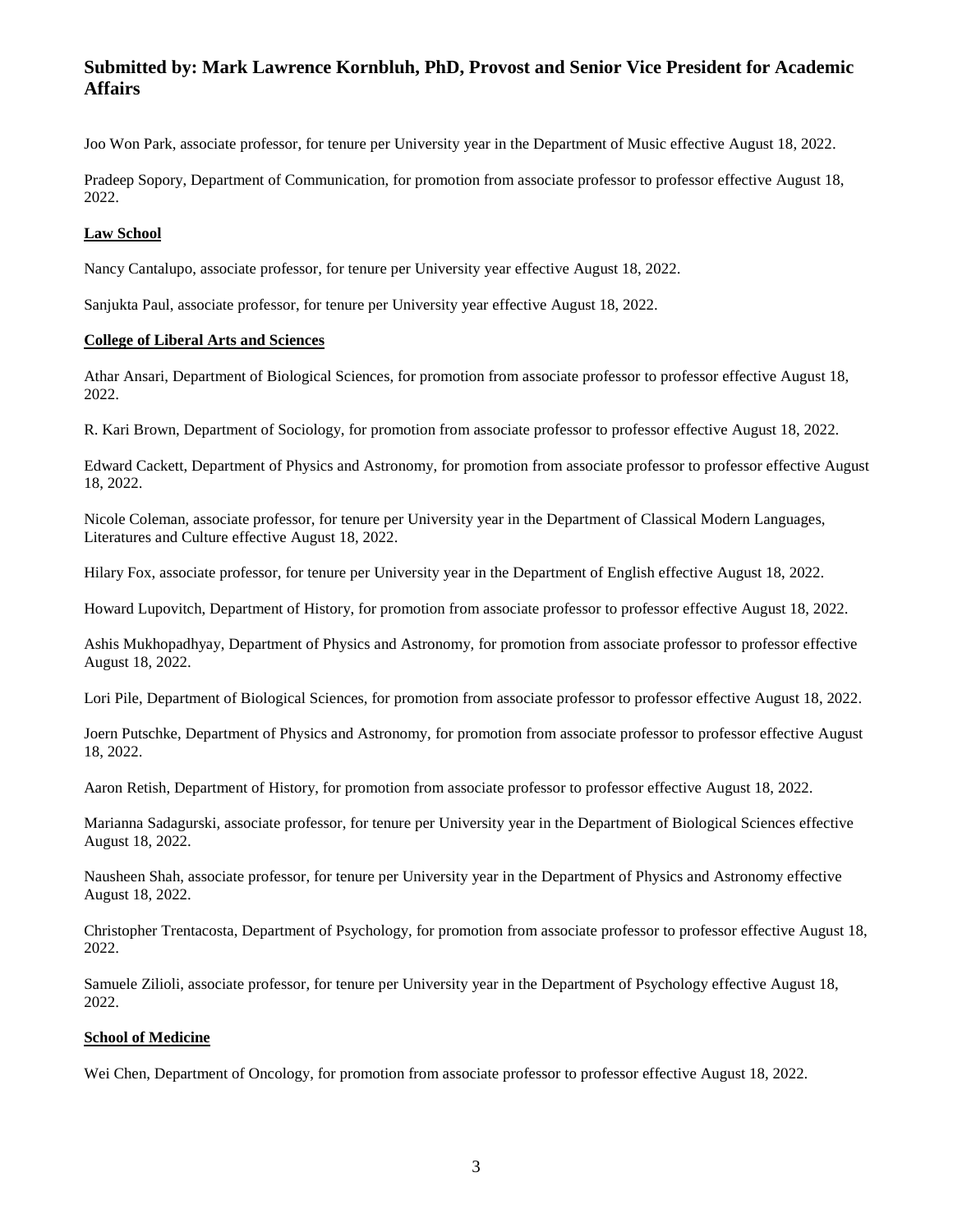Alana Conti, Department of Psychiatry and Behavioral Neurosciences, for promotion from associate professor to professor effective August 18, 2022.

Sorabh Dhar, Department of Internal Medicine, for promotion from associate professor (clinical) to professor (clinical) effective August 18, 2022.

Rodrigo Fernandez-Valdivia, associate professor, for tenure per University year in the Department of Pathology effective August 18, 2022.

Anju Goyal, Department of Ophthalmology, Visual and Anatomical Sciences, for promotion from associate professor (clinical) to professor (clinical) effective August 18, 2022.

Theresa Hastert, associate professor, for fractional 50% tenure per University year in the Department of Oncology effective August 18, 2022.

Francesca Luca, Department of Obstetrics and Gynecology, for promotion from associate professor to professor effective August 18, 2022.

Georgia Michalopoulou, Department of Psychiatry and Behavioral Neurosciences, for promotion from associate professor (clinical) to professor (clinical) effective August 18, 2022.

Claire Pearson, Department of Emergency Medicine, for promotion from associate professor to professor effective August 18, 2022.

Roger Pique-Regi, Department of Obstetrics and Gynecology, for promotion from associate professor to professor effective August 18, 2022.

Kristin Purrington, associate professor, for fractional 50% tenure per University year in the Department of Oncology effective August 18, 2022.

Kevin Theis, associate professor, for tenure per University year in the Department of Biochemistry, Microbiology and Immunology effective August 18, 2022.

Zeng-Quan Yang, Department of Oncology, for promotion from associate professor to professor effective August 18, 2022.

#### **College of Nursing**

Debra Schutte, for promotion from associate professor to professor effective August 18, 2022.

#### **Eugene Applebaum College of Pharmacy and Health Sciences**

Wanqing Liu, Department of Pharmaceutical Sciences, for promotion from associate professor to professor effective August 18, 2022.

Christopher Giuliano, Department of Pharmacy Practice, for promotion from associate professor (clinical) to professor (clinical) effective August 18, 2022.

Sara Maher, Department of Pharmacy Practice, for promotion from associate professor (clinical) to professor (clinical) effective August 18, 2022.

#### **School of Social Work**

Matthew Larson, associate professor, for transfer of tenure per University year, from the College of Liberal Arts & Sciences, Department of Criminal Justice to the School of Social Work effective August 18, 2022.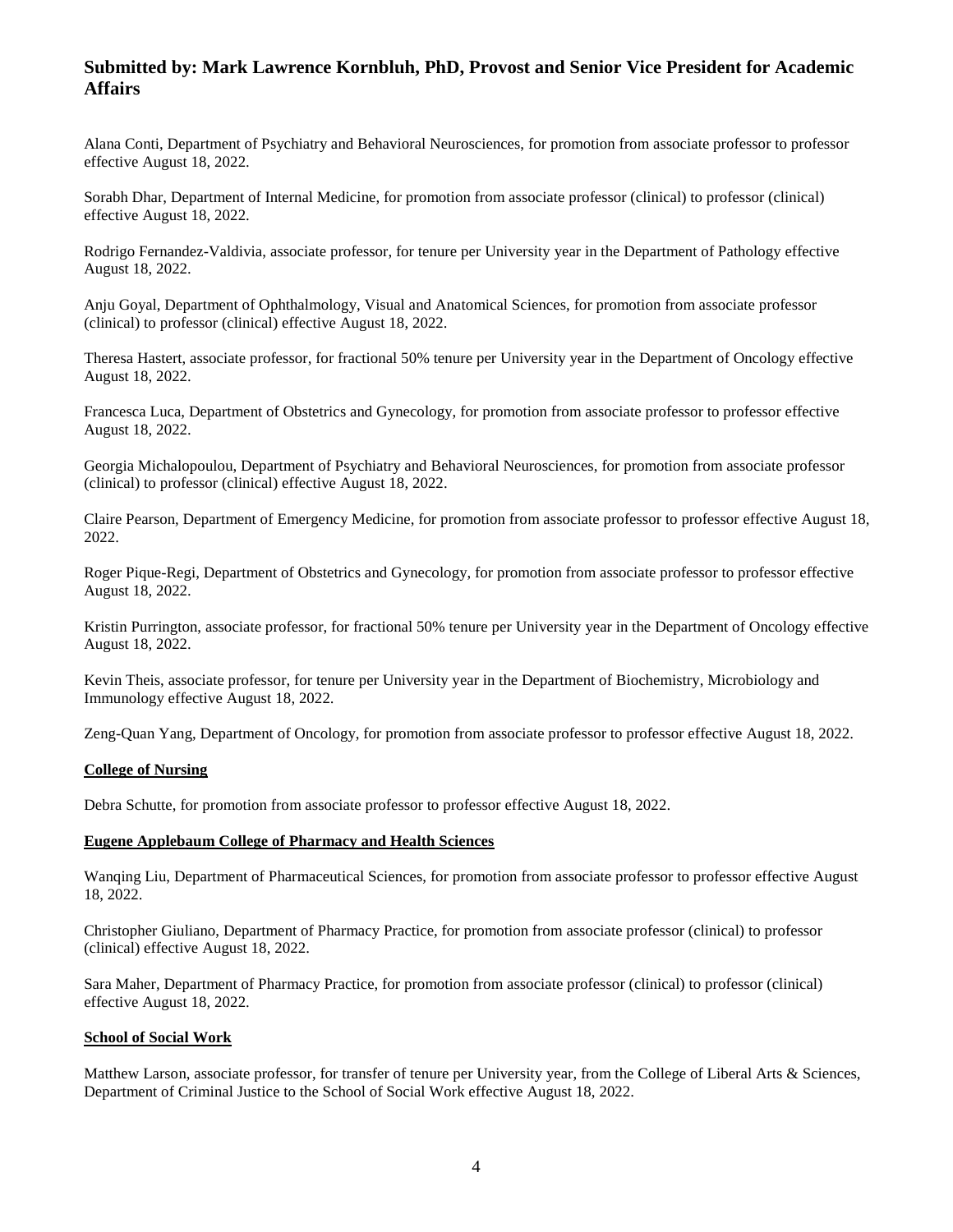Stella Resko, for promotion from associate professor to professor effective August 18, 2022.

## **Special Notes on Administrative Appointments**

## **Mike Ilitch School of Business**

Virginia Kleist, for appointment as Dean, effective July 11, 2022, for a term of five years, subject to the pleasure of the President or his/her designee during the term of the assignment.

## **College of Engineering**

Seyedali Abolmaali, for appointment as Dean, effective August 15, 2022 for a term of five years, subject to the pleasure of the President or his/her designee during the term of the assignment.

## **College of Fine, Performing and Communication Arts**

Matthew Seeger, for appointment as Distinguished Professor effective June 15, 2022.